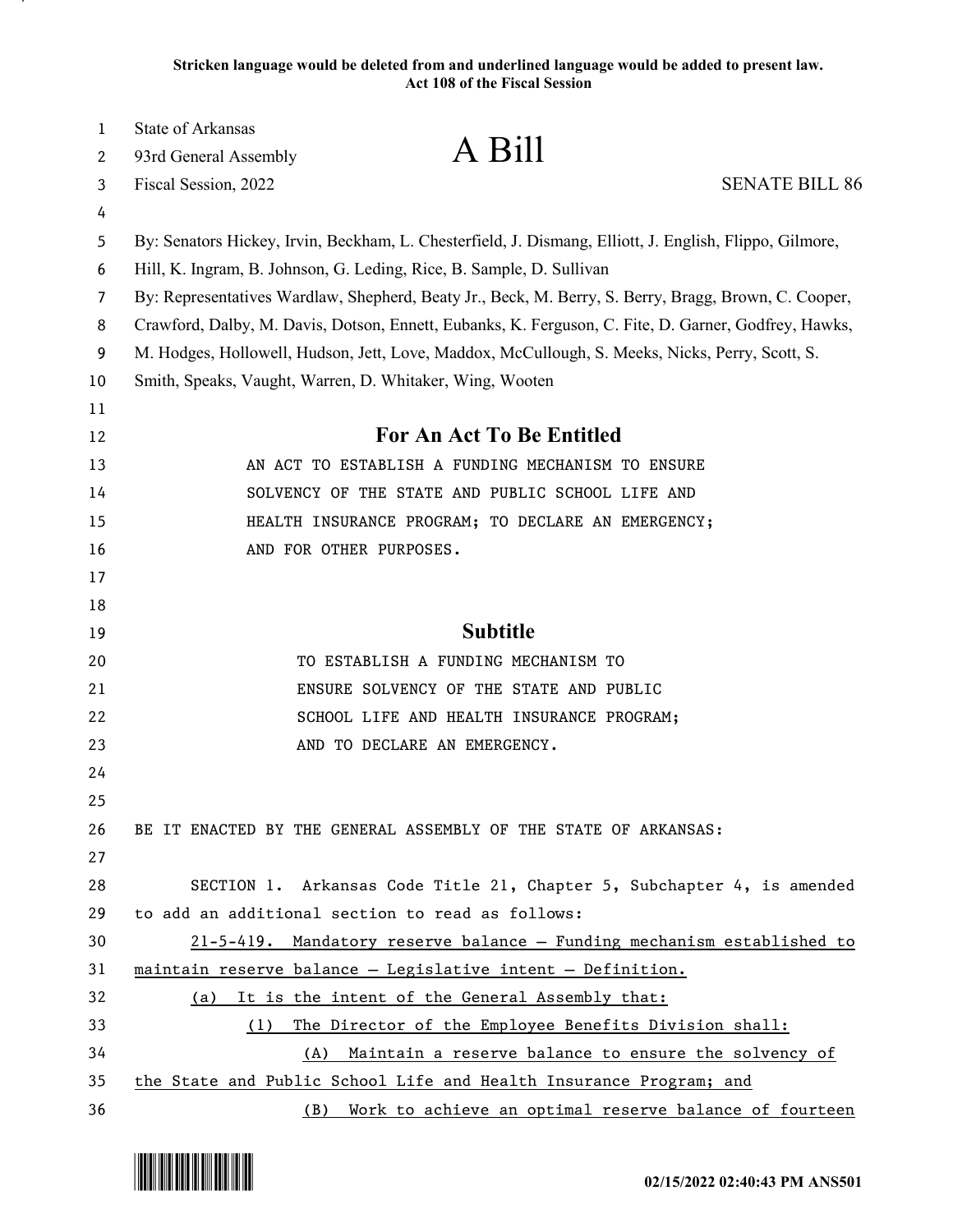| $\mathbf{1}$ | percent (14%) to ensure the solvency of the program; and                          |  |  |
|--------------|-----------------------------------------------------------------------------------|--|--|
| 2            | Maintaining an optimal reserve balance is necessary to<br>(2)                     |  |  |
| 3            | moderate the effect of premium rate increases and premium rate decreases on       |  |  |
| 4            | members of the program.                                                           |  |  |
| 5            | (b) As used in this section, "reserve balance" means the amount in a              |  |  |
| 6            | fund that includes the existing balance, minus the claims that have been          |  |  |
| 7            | incurred but not reported, and calculated as a percentage of expenses for         |  |  |
| 8            | each year for the:                                                                |  |  |
| 9            | (1) Arkansas State Employees Health Benefit Plan; or                              |  |  |
| 10           | (2) Arkansas Public School Employees Health Benefit Plan.                         |  |  |
| 11           | $(c)(1)$ Beginning in plan year 2023, the director shall take any                 |  |  |
| 12           | actions necessary to achieve and maintain an optimal reserve balance of           |  |  |
| 13           | fourteen percent (14%) to ensure the solvency of the program.                     |  |  |
| 14           | (2)<br>An acceptable reserve balance amount is:                                   |  |  |
| 15           | (A) No less than twelve percent (12%) for state employees;                        |  |  |
| 16           | and                                                                               |  |  |
| 17           | No less than twelve percent (12%) for public school<br>(B)                        |  |  |
| 18           | employees.                                                                        |  |  |
| 19           | Annually by April 30, the director shall:<br>(d)                                  |  |  |
| 20           | Calculate the projected reserve balance for:<br>(1)                               |  |  |
| 21           | (A)<br>The remaining calendar year; and                                           |  |  |
| 22           | The next three (3) calendar years;<br>(B)                                         |  |  |
| 23           | Determine whether the amount of revenue collected by the<br>(2)                   |  |  |
| 24           | Employee Benefits Division is projected to satisfy the optimal reserve            |  |  |
| 25           | balance for state employees and the optimal reserve balance for public school     |  |  |
| 26           | employees established under subdivision (c)(2) of this section for the            |  |  |
| 27           | remaining calendar year;                                                          |  |  |
| 28           | Notify the Legislative Council of the projected reserve<br>(3)                    |  |  |
| 29           | balance for the remaining calendar year as described in subdivision $(d)$ (1) (A) |  |  |
| 30           | of this section; and                                                              |  |  |
| 31           | Submit for prior approval by the Legislative Council his or<br>(4)                |  |  |
| 32           | her plan to achieve or maintain the optimal reserve balance.                      |  |  |
| 33           | (e) If the director's determination under subdivision $(d)(1)(A)$ of              |  |  |
| 34           | this section does not equal or exceed the acceptable reserve balance amount       |  |  |
| 35           | as described in subdivision (c)(2) of this section, the director shall notify     |  |  |
| 36           | the Legislative Council of the need to convene to consider providing              |  |  |

2 02/15/2022 02:40:43 PM ANS501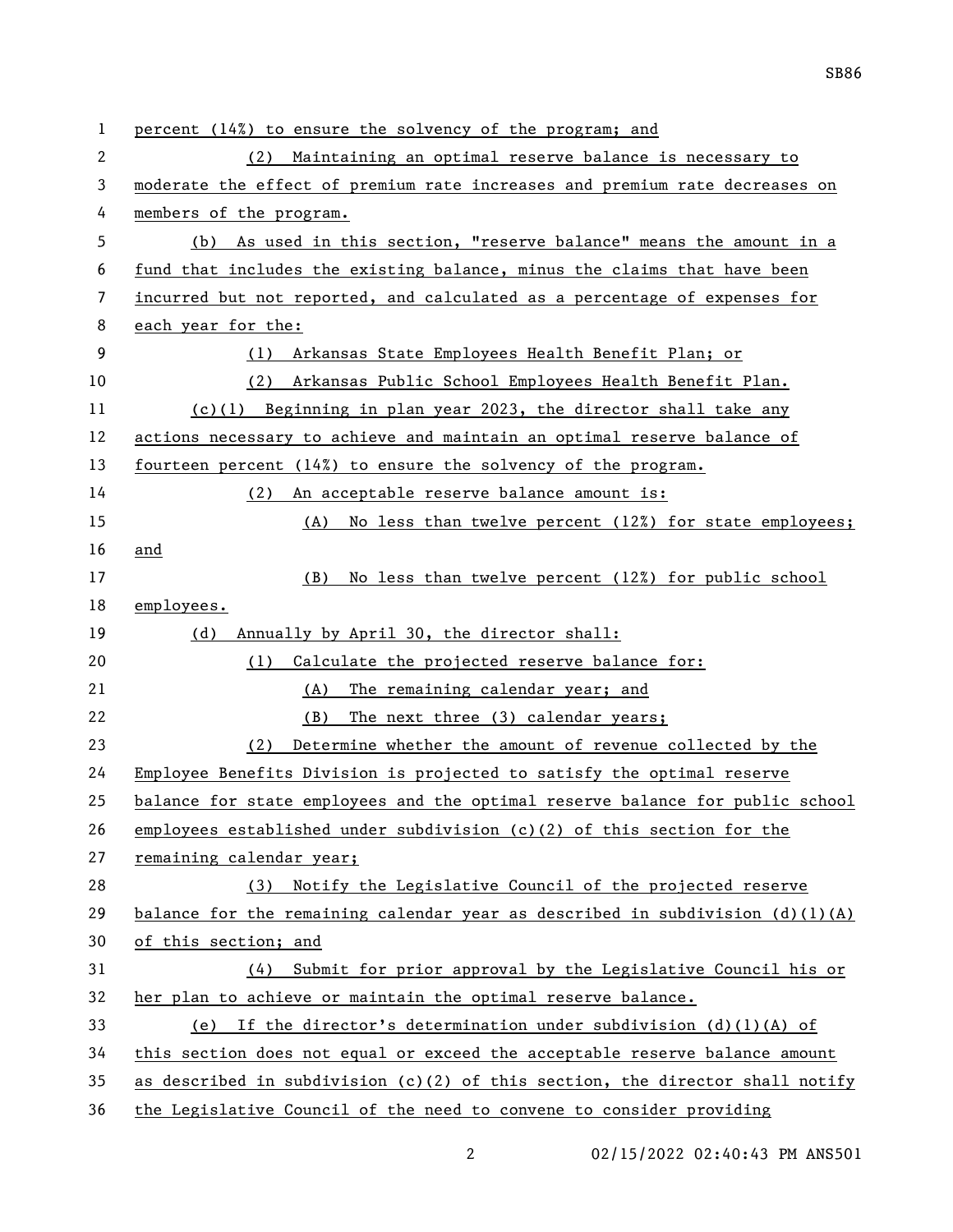additional funding. (f)(1) The Legislative Council shall review the director's determination required under subsection (e) of this section and, if additional funding is needed to maintain the acceptable reserve balance amount as described in subdivision (c)(2) of this section, may: (A) Recommend that the Governor call an extraordinary session of the General Assembly; or 8 (B) Take further action as may be appropriate. (2) If, by July 30 following the Legislative Council's review of the director's determination under subdivision (f)(1) of this section, the General Assembly fails to provide funding to maintain an acceptable reserve 12 balance amount as described in subdivision (c)(2) of this section, the director shall initiate a process to collect the required additional revenue from program participants through premium rate increases or reducing program benefits, or both, for the next plan year. (g)(1) If the director determines that the reserve balance for state employees will exceed sixteen percent (16%) or that the reserve balance for public school employees will exceed sixteen percent (16%), with the approval 19 of the Legislative Council, the director may elect to use the excess to directly benefit the program through lowering of premium rates for the next plan year or through expanding program benefits. (2) If the director does not elect under subdivision (g)(1) of this section to use the amount exceeding sixteen percent (16%) to directly benefit the program through lowering of premium rates for the next plan year or through expanding program benefits, the director shall report to the Legislative Council his or her rationale for not lowering premium rate increases for the next plan year or for not expanding program benefits. SECTION 2. EMERGENCY CLAUSE. It is found and determined by the General Assembly of the State of Arkansas that the State and Public School Life and Health Insurance Program is inadequate to provide sustainable affordable health benefits for public school employees and state employees; that an urgent need exists to address the state's funding and administration of benefits for public school employees and state employees in order for the program to remain viable and to avoid severe financial hardship to plan participants; and that this act is immediately necessary to provide

SB86